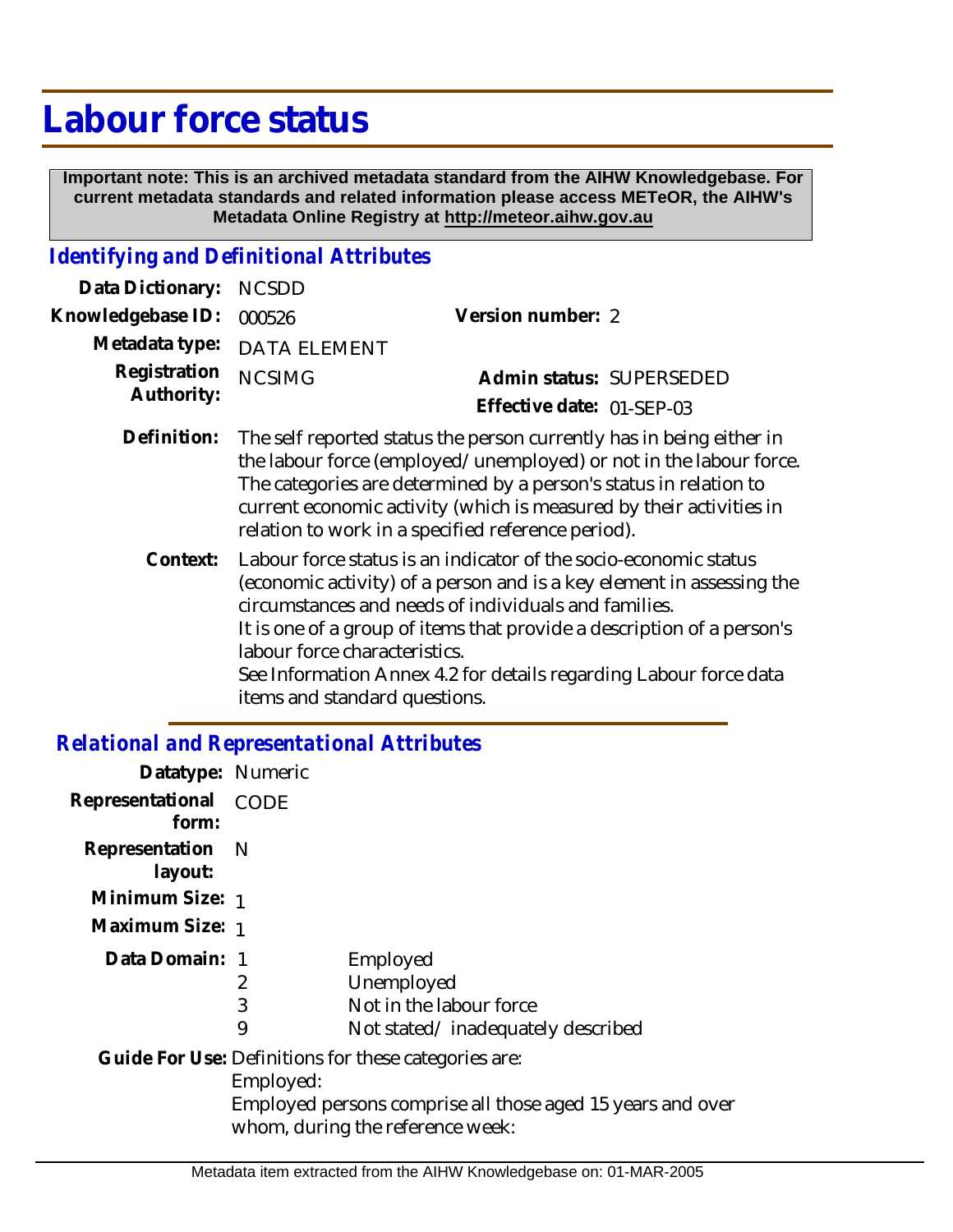(a) worked for one hour or more for pay, profit, commission or payment in kind in a job or business, or on a farm (comprising 'Employees', 'Employers' and 'Own Account Workers'; or (b) worked for one hour or more without pay in a family business or on a farm (i.e. 'Contributing Family Worker'); or (c) were 'Employees' who had a job but were not at work and were: on paid leave. On leave without pay, for less than four weeks, up to the end of the reference week. Stood down without pay because of bad weather or plant breakdown at their place of employment, for less than four weeks up to the end of the reference week. On strike or locked out; on workers' compensation and expected to be returning to their job; or receiving wages or salary while undertaking full-time study; or (d) were 'Employers', 'Own Account Workers' or 'Contributing Family Workers' who had a job, business or farm, but were not at work.

Unemployed:

Unemployed persons are those aged 15 years and over who were not employed during the reference week, and:

(a) had actively looked for full-time or part-time work at any time in the four weeks up to the end of the reference week. Were available for work in the reference week, or would have been available except for temporary illness (ie. lasting for less than four weeks to the end of the reference week). Or were waiting to start a new job within four weeks from the end of the reference week and would have started in the reference week if the job had been available then; or

(b) were waiting to be called back to a full-time or part-time job from which they had been stood down without pay for less than four weeks up to the end of the reference week (including the whole of the reference week) for reasons other than bad weather or plant breakdown.

Note: Actively looking for work includes writing, telephoning or applying in person to an employer for work;. As well as,

answering a newspaper advertisement for a job; checking factory or job placement agency notice boards; being registered with a job placement agency; checking or registering with any other employment agency; advertising or tendering for work; contacting friends or relatives.

Not in the Labour Force:

Persons not in the labour force are those persons who, during the reference week, were not in the categories employed or unemployed, as defined. They include persons who were keeping house (unpaid), retired, voluntarily inactive, permanently unable to work, persons in institutions (hospitals,